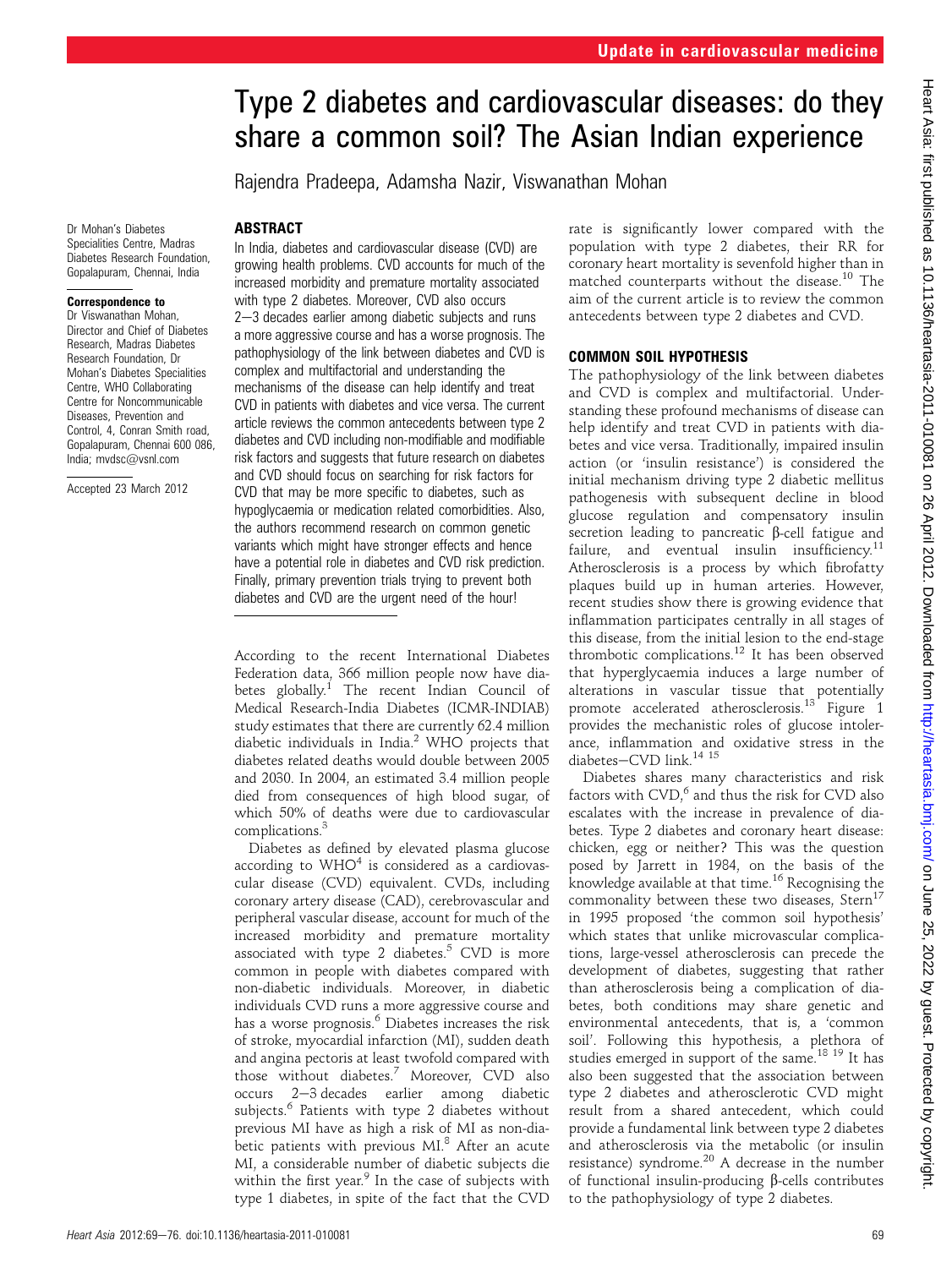

Figure 1 Diabetes and cardiovascular disease link. LDL, low-density lipoprotein; ox-LDL, Oxidized- Low Density Lipoprotein.

Various genetic and environmental candidates linking CVD and diabetes have been proposed. The genetic variations include PPAR- $\gamma$ , CD36, tumour necrosis factor  $\alpha$  (TNF $\alpha$ ), adipocytokines, resistin, leptin, adiponectin; the intrauterine environment encompasses metabolic programming (fetal origins of adult disease hypothesis), the insulin resistance syndrome and chronic inflammation leading to elevated circulating C reactive protein (CRP) levels.<sup>21</sup> Adipose tissue is now regarded as a source of proinflammatory mediators which may contribute to vascular injury, insulin resistance and atherogenesis. However, some of the adipokines (eg, adiponectin) have a protective role against vascular inflammation and/or insulin resistance.<sup>22</sup> Studies in south India have shown that lower adiponectin levels are associated with metabolic syndrome and type 2 diabetes mellitus.<sup>23</sup> Adiponectin is believed to play an important role in the development of atherosclerosis; $^{24}$  adiponectin levels are decreased in adults with advanced stages of atherosclerosis.<sup>25</sup> Carotid IMT is associated with lower serum adiponectin levels independent of conventional cardiovascular risk factors in urban South Indians.<sup>26</sup> Various biomarkers indicate immune activation in type 2 diabetes and atherosclerosis, and some of these inflammatory markers including CRP have been shown to predict the occurrence of cardiovascular events<sup>27</sup> and diabetes.<sup>28</sup>

#### COMMON ANTECEDENTS OF TYPE 2 DIABETES AND CVD

Type 2 diabetes mellitus and CVD share many common antecedents. Genetic and environmental factors play a major role for both diabetes and CVD. The various risk factors associated with diabetes and CVD are summarised in table 1. The non-modifiable risk factors include age, gender, race and family history and modifiable risk factors include obesity, physical inactivity, unhealthy diet, low birth weight, smoking, dyslipidaemia and psychosocial stress.<sup>29</sup> <sup>30</sup>

Diabetes in South Asians occurs around 10 years earlier than in the Caucasanians.<sup>31</sup> Like diabetes, CAD is also more common in South Asians.<sup>32</sup> MI occurs at a younger age and is associated with premature CAD mortality in South Asians compared with other populations of the world.<sup>33 34</sup> In Asian Indians, half of all heart attacks occur before the age of 50 and a quarter before 40.<sup>35</sup> Compared with women, men exhibit higher prevalence of

| <b>Table 1</b> Common risk factors of diabetes and CVD |  |  |  |  |
|--------------------------------------------------------|--|--|--|--|
|                                                        |  |  |  |  |

| <b>Risk factors</b> | <b>Diabetes</b> | <b>CVD</b> |  |
|---------------------|-----------------|------------|--|
| Age                 | $+ + +$         | $+ + +$    |  |
| Gender (male)       | $\ddot{}$       | $++$       |  |
| South Asians        | $+ + +$         | $+ + +$    |  |
| Family history      | $+ + +$         | $+ +$      |  |
| Physical inactivity | $+ + +$         | $+ + +$    |  |
| Unhealthy diet      | $+ + +$         | $+ + +$    |  |
| Obesity             | $+ + +$         | $+ + +$    |  |
| Low birth weight    | $++$            | $+ +$      |  |
| Inflammation        | $++$            | $+ +$      |  |
| Hypertension        | $\ddot{}$       | $+ + +$    |  |
| Dyslipidaemia       | $\ddot{}$       | $++++$     |  |
| Smoking             | $\ddot{}$       | $+ + +$    |  |
| Psychosocial stress | $++$            | $++$       |  |

CVD, cardiovascular disease.

+ Mild Association; ++ Moderate Association; +++ Strong Association.

cardiovascular disorders, especially CAD.<sup>36</sup> However, the rate of coronary death is twice as high in women as in men after MI and revascularisation procedures.<sup>37</sup> Also, men have a higher risk of developing diabetes compared with their female counterparts.<sup>2</sup> It is also well recognised that diabetes is common in postmenopausal women and is a predisposing factor for CVD.<sup>38</sup> Moreover, Yeung et  $al^{39}$  suggest that having a family history of CAD confers additional type 2 diabetes risk among those with a parental history of diabetes.

The concept of a syndrome of insulin resistance has featured prominently as a potential link between type 2 diabetes and CVD.<sup>40</sup> <sup>41</sup> Studies have also elucidated the importance of metabolic syndrome in those with diabetes mellitus. In the NHANES III study, it was observed that when both conditions coexisted, the prevalence of coronary disease rose to 19.2% of the population. However, in the absence of metabolic syndrome, the prevalence of coronary disease in patients with diabetes was low (7.5%), and similar to the population without diabetes  $(8.7\%)^{42}$ 

A study conducted in the urban population of North India reported a low prevalence of multiple cardiovascular risk factors (smoking, hypertension, lipid abnormalities and diabetes) among adolescents and that the prevalence of multiple risk factors increases in the age group  $20-29$  years with an exponential increase in age group 30-39 years. Increasing risk factors correlated with body mass index (BMI), waist circumference and waist to hip ratio.<sup>43</sup> In the four regions studied in India, the take-off point in prevalence of diabetes was at 25-34 years with a decline after 65 years of age and at every age interval, the prevalence of diabetes increased in both urban and rural areas.<sup>2</sup> Higher intake of trans fatty acids has been associated with weight gain, increased cardiometabolic risk and insulin resistance.<sup>44</sup> Psychosocial stress, depression and shorter sleeping hours have been associated with a higher risk of metabolic syndrome and diabetes in Asian populations.<sup>45</sup> It has been shown that acute coronary syndrome and MI in the ICU setting are associated with a very high prevalence of diabetes/glucose intolerance possibly due to stress.<sup>46</sup>

#### HYPERGLYCAEMIA

The contribution of hyperglycaemia as an independent determinant for developing macrovascular disease in type 2 diabetic patients, CAD in particular, was demonstrated in the United Kingdom Prospective Diabetes Study (UKPDS).<sup>47</sup> Brownlee<sup>48</sup> reported that hyperglycaemia-induced overproduction of superoxide by the mitochondrial electron transport chain activates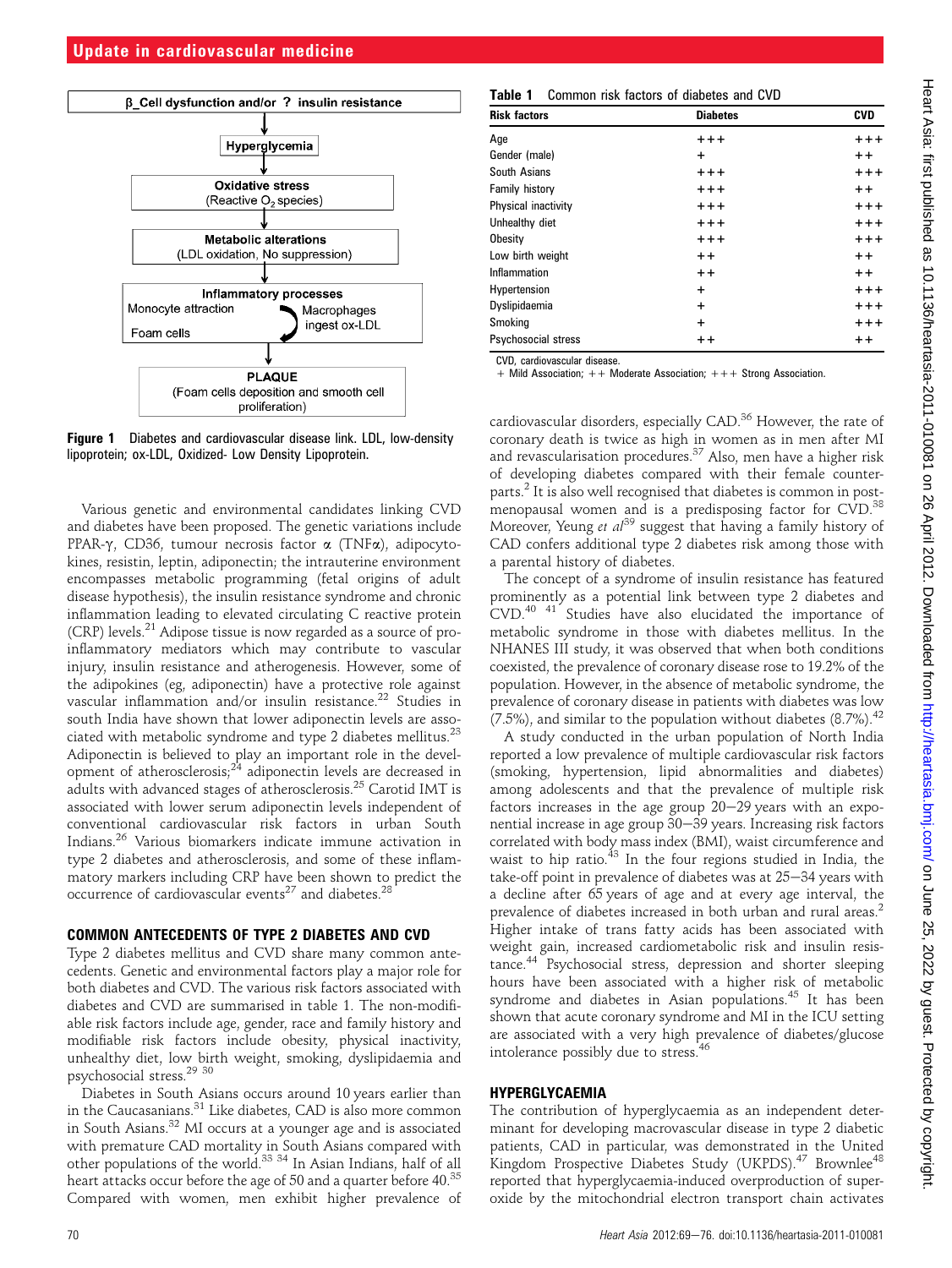four damaging pathways, namely: (1) advanced glycosylation end products formation, (2) polyol pathway (3) hexosamine pathway and (4) protein kinase C pathway. In addition, endothelial dysfunction is caused by superoxide activated proinflammatory signal, formed due to insulin resistance. These lead to cardiomyocyte dysfunction and other macrovascular complications.

The three conditions which include insulin resistance, prediabetes (impaired glucose tolerance (IGT) or impaired fasting glucose (IFG)) and overt diabetes appear to be associated, although to a variable degree, with an increased risk of CVD.<sup>49 50</sup> The Asia Pacific Cohort Studies Collaboration group has shown that fasting blood glucose is an important determinant of CVD burden, with considerable potential benefit of usual blood glucose lowering down to levels of at least  $4.9 \text{ mmol/l}^{51}$ 

Studies in non-diabetic Indians have shown a strong association of CVD with increasing plasma glucose levels.<sup>52</sup> Prediabetic stages have also been recognised to have pathological consequences leading to macrovascular disease and increased mortality.<sup>53</sup> Many prospective studies have shown that IFG is a risk factor for CVD.<sup>54 55</sup>

Increased plasma glucose concentrations lead to an increase in glycosylation of proteins, particularly lipoproteins, which has been shown to enhance its susceptibility to oxidation, triggering the atherosclerotic processes. The association of hyperglycaemia with CAD is substantiated by the results of the Bedford Study, Whitehall Study and Honolulu Heart Study.<sup>56-58</sup> The Bedford study demonstrated a stepwise increase in CAD mortality from normal to diabetes during a 10-year follow-up period.<sup>56</sup> The Whitehall study suggested that subjects with glucose intolerance had 1.5- to 2.5-fold higher risk for CAD mortality.<sup>57</sup> The Honolulu Study reported that the subjects with baseline glucose values in the fifth quintile had a higher risk for CAD compared with the lowest quintile.<sup>58</sup>

In the Chennai Urban Population Study, it was seen that 9.1% of Asian Indians subjects with normal glucose tolerance, 14.9% of the subjects with IGT and 21.4% of the diabetic subjects had CAD as shown in figure 2.59 In addition, the prevalence of CAD increased with increase in fasting plasma glucose even among non-diabetic subjects. Deepa et al<sup>60</sup> reported that the OR for CAD increased with increase in quartiles of fasting plasma

glucose and 2 h postglucose load plasma glucose indicating a strong association of plasma glucose levels with CVD. These studies show that raised plasma glucose in diabetes is in itself a risk factor for CVD.

### **HYPERTENSION**

The mechanisms underlying the association between diabetes and hypertension are not yet clearly defined. Savage et  $a^{61}$ studied IGT/IFG and undiagnosed diabetes among primary care patients with hypertension and patients with ischaemic heart disease and reported that 2% of patients with hypertension had undiagnosed type 2 diabetes and 18.5% had IFG or IGT, and among patients with ischaemic heart disease nearly 2.5% had undiagnosed type 2 diabetes and 12.4% had IFG or IGT. MacMahon et  $aI^{62}$  have demonstrated that the risk for CAD was 3.1 times higher among subjects who were both diabetic and hypertensive.

With regard to diabetic subjects, the UKPDS study<sup>47</sup> and the LIFE study $63$  elegantly demonstrated that blood pressure control decreased the risk of CAD. The ADVANCE trial substantiated that the RR of a major vascular event was decreased by 9% by lowering the blood pressure.<sup>64</sup> There was a significant reduction in cardiovascular events in diabetic subjects by optimal control of blood pressure according to the ACCORD blood pressure trial and the Hypertensive Optimal Treatment trial.<sup>65</sup> 66

## DYSLIPIDAEMIA

An increased risk of CVD among diabetic patients has been attributed to diabetic dyslipidaemia, particularly increases in small dense low-density lipoprotein (LDL).<sup>67</sup> Small dense LDL is considered to be more prone to oxidation and conformational changes, which result in the reduction of LDL clearance by its receptors, triggering immunological changes resulting in atherosclerosis.<sup>68</sup> Small dense LDL also showed a positive correlation with fasting plasma glucose, HbA1c, total cholesterol, triglycerides, LDL, total cholesterol to high-density lipoprotein (HDL) ratio and triglycerides to HDL ratio and a negative correlation with HDL cholesterol and insulin sensitivity.

In the Chennai Urban Rural Epidemiology Study, it was noted that subjects with hypertriglyceridaemia had increased levels of

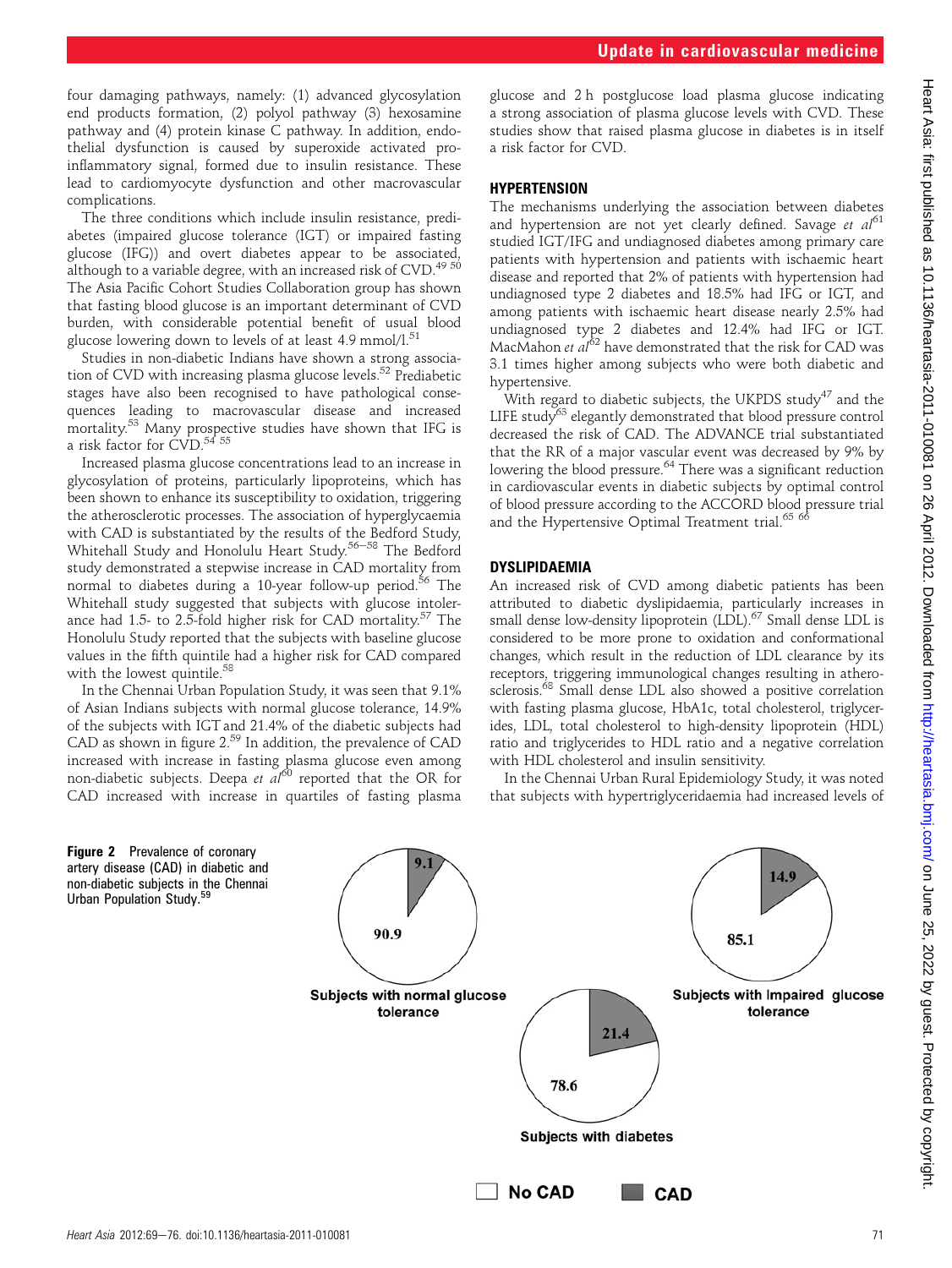small dense LDL compared with those with normal triglycerides and this was more significant in the diabetic groups (NGT:  $p=0.052$ , diabetic subjects without CAD:  $p=0.003$ , diabetic subjects with CAD:  $p=0.006$ ; figure 3). In this study, it was also observed that triglycerides to HDL ratio of 3.0 had the optimum sensitivity (80.0%) and specificity (78.0%) for detecting elevated small dense LDL.<sup>69</sup>

In contrast to LDL cholesterol, HDL cholesterol is a protective lipoprotein with antiatherogenic potential. Low plasma levels of HDLs, which are responsible for the removal of free cholesterol from the blood, are associated with increased cardiovascular and diabetes risk. Low levels of HDL are frequently seen in patients with insulin resistance, from the metabolic syndrome to overt diabetes mellitus.<sup>70</sup>

A large clinic based study carried out by us on 17 855 type 2 diabetic subjects revealed that the prevalence of CAD was significantly high among patients with isolated hypercholesterolaemia, isolated low LDL and isolated low HDL compared with normal individuals (2.8%), but not in those with isolated hypertriglyceridaemia (3.4%). There was no significant increase in the odd ratios for CAD in relation to quartiles of isolated triglycerides.71 Some studies have indicated that there is an increased risk of CAD in the presence of triglyceride levels of  $\geq$ 204 mg/dl when the ratio of LDL cholesterol to HDL cholesterol exceeds  $5^{72}$  The Fenofibrate Intervention and Event Lowering in Diabetes study showed a decreased incidence of diabetic amputations among those on dyslipidaemia treatment.<sup>73</sup>

#### **OBESITY**

It is well known that obesity is one of the major determinants of insulin resistance, diabetes and CAD.<sup>74</sup> The role of obesity in the pathogenesis of type 2 diabetes is complex and is confounded by many factors. It has been demonstrated by Chan et  $al^{75}$  that the RR of type 2 diabetes increases as the BMI increases in the US population. In this study, men with a BMI of  $\geq 35$  kg/m<sup>2</sup> had a multivariate RR of 42.1 for of type 2 diabetes compared with men with a BMI <23.0 kg/m<sup>2</sup>. The Chennai Urban Population Study also revealed that in Asian Indians the prevalence of obesity was significantly higher among those with IGT (diabetes+IGT) compared with those with normal glucose tolerance (54.1% vs 23.6%) and a similar trend was observed in the proportion of abdominal obesity (62.2% vs  $23.5\%$ ).<sup>76</sup> Various intervention studies have shown that weight reduction ameliorates insulin resistance<sup>77</sup><sup>78</sup> and prevents the development of diabetes.<sup>79</sup> 80</sup>





Figure 3 Mean values of small dense low-density lipoprotein (LDL) in subjects with and without hypertriglyceridaemia in the Chennai Urban Population Study.<sup>69</sup> CAD, coronary artery disease; NGT, Normal Glucose Tolerance.

Both experimental<sup>81</sup> and observational studies have suggested that adiposity produces an inflammatory reaction, $82$  and inflammation could well be the common link between diabetes and CAD.<sup>83</sup>

#### SMOKING

Smoking has been reported to be one of the strongest risk factors for CAD. Smoking lowers HDL cholesterol, increases fibrinogen and results in aggregation of platelets.<sup>84</sup> Smokers have two to four times higher risk for developing CAD. Sudden heart attacks are more common among smokers than non-smokers.

Smoking has been linked with insulin resistance in clinical studies and with markers of insulin resistance including central obesity and dyslipidaemia.<sup>85</sup> There is emerging evidence that cigarette smoking could also predispose type  $\tilde{2}$  diabetes.<sup>85-87</sup> Findings from the US Cancer Prevention Study involving over  $275\,000$  men and 434 000 women aged  $\geq$ 30 years demonstrated that there is a positive association between the number of cigarettes smoked per day and the incidence of diabetes mellitus in both men and women.<sup>86</sup> It has been reported in the UKPDS study that the risk of stroke increases by 1.55 (95% CI 1.08 to 2.01) if a person is smoking at the time of the diagnosis of diabetes.<sup>87</sup> It has been reported that the absolute risk of smoking is greater in diabetic, compared with non-diabetic subjects.<sup>88</sup>

#### LOW BIRTH WEIGHT

Birth weight has been found to be inversely associated with  $CVD<sup>89</sup>$  as well as considered a risk factor for type 2 diabetes mellitus.<sup>90</sup> The Barker hypothesis suggests that diabetes and CVD could be related to low birth weight.<sup>91</sup> According to this hypothesis, low birth weight followed by obesity in adolescence or early adulthood could lead to insulin resistance, diabetes and CVD. A strong association for low birth weight with insulin resistance has also been shown in Indian children.<sup>92</sup> Bhargava et  $al^{93}$  reported that there was an association between thinness in infancy and progression to higher categories of BMI after age of 2, and with IGT or diabetes in young adulthood.

#### COAGULATION FACTORS

Diabetes is associated with various abnormalities of the haemostatic and fibrinolytic system. High levels of fibrinogen and Plasminogen Activator Inhibitor-1 (PAI-1) have been indicated by both clinical and epidemiological studies among diabetic subjects.<sup>94</sup> Fibrinogen has been shown to be associated with enhanced platelet aggregation and smooth muscle cell proliferation. Furthermore, there is a strong association of fibrinogen with blood viscosity and thrombus formation and circulating levels of fibrinogen have been known to have a strong and consistent relationship with CAD.<sup>95</sup> We reported that in subjects with type 2 diabetes that PAI-1 antigen and tPA antigen levels were significantly elevated among those with CAD compared with those without.<sup>96</sup>

#### INFLAMMATORY MARKERS

Evidence suggests that inflammatory markers are high among subjects with diabetes and CAD.97 Inflammation is considered to be a part of the insulin resistance syndrome<sup>98</sup> and this, to some extent, explains the high risk for CAD among diabetic subjects. Studies on pro-inflammatory makers have revealed that cytokines like TNFa, CRP and interleukin-6 are strongly associated with CAD. It has been demonstrated that TNF $\alpha$  plays a key role in mediating insulin resistance as a result of obesity.<sup>99</sup>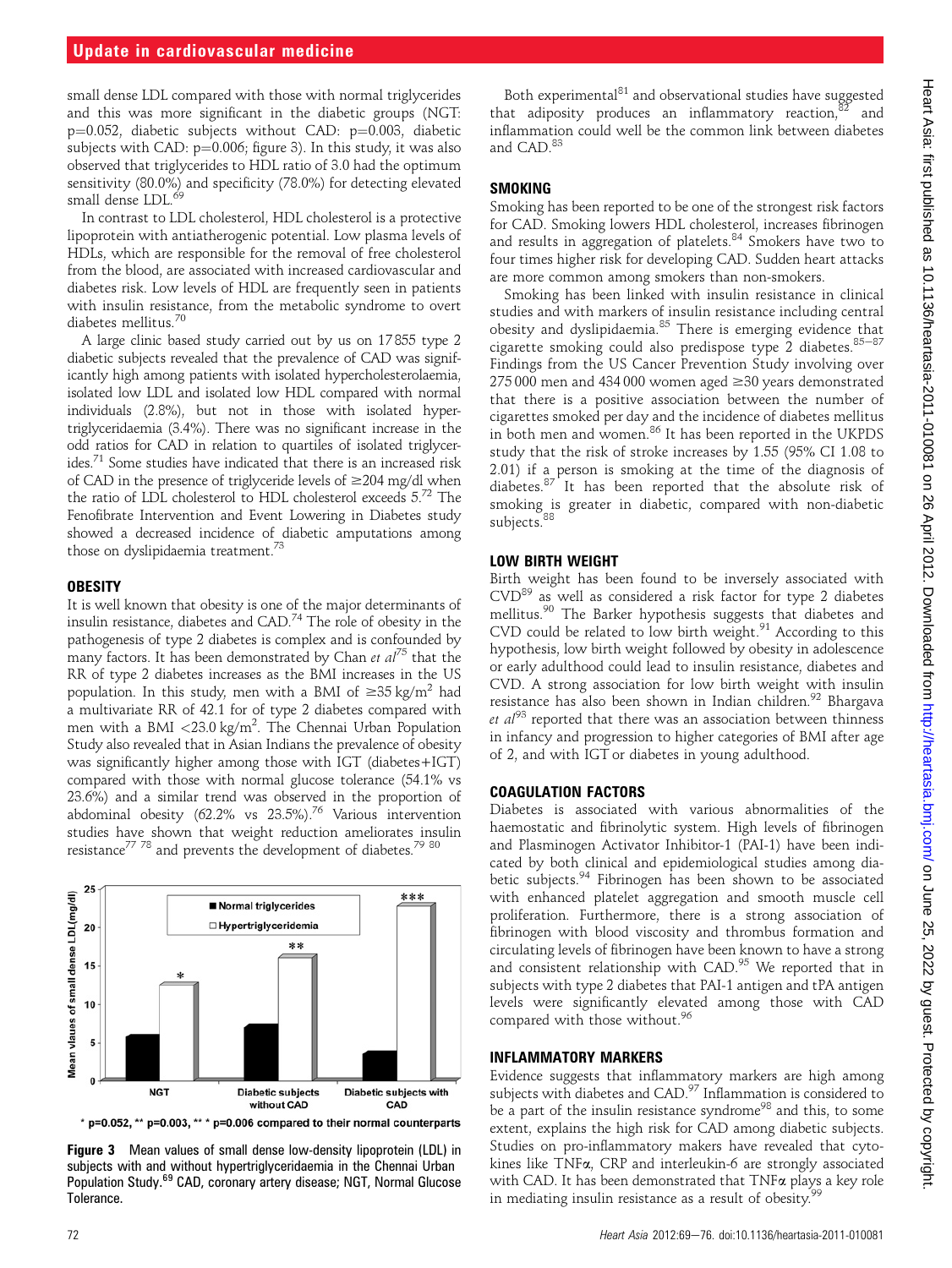The inflammatory marker, high sensitivity CRP (hs-CRP), has received a lot of attention recently in the field of cardiology. Though the exact pathological sequel is not clearly understood, several studies have shown an association between hs-CRP and the various components of insulin resistance syndrome, especially diabetes, obesity and CAD.98 <sup>99</sup>

In a study done by us we found that hs-CRP levels were higher among diabetic subjects with CAD compared with nondiabetic subjects without CAD.<sup>100</sup> The study also showed that hs-CRP values increased with increase in tertiles of body fat and HbA1c. Regression analysis revealed hs-CRP to be strongly associated with CAD and diabetes even after adjusting for age and gender. This study suggested that association of body fat with diabetes seems to be mediated through hs-CRP.

#### MANAGEMENT

Management of type 2 diabetes and CVD includes non-pharmacological and pharmacological therapies. For both CVD and type 2 diabetes, diet and exercise play a major role in management. Unhealthy dietary practices, sedentary lifestyle and obesity, all of which are major risk factors for both CVD and diabetes are all lifestyle related. A survey done in urban, urban slum and rural population of Haryana, India, reported that a very high proportion of all the three populations reported inadequate intake of fruits and vegetables, rural men reported five times the amount of physical activity as compared with urban and urban slum men and rural women reported seven times physical activity as compared with women in the other two settings. Prevalence of obesity was the highest for urban population followed by urban slum and rural populations.<sup>101</sup>

Medications, that is, oral hypoglycaemic agents or insulin injections are used to reduce the blood sugar levels in type 2 diabetic subjects if diet and exercise fail to achieve adequate control. Over the past few years, several newer oral agents have become available for the treatment of type 2 diabetes. Oral hypoglycaemic agents are of three groups; the first group includes sulphonylureas (eg, glibenclamide, glipizide or gliclazide) and newer sulphonylureas like glimiperide and metiglinides (eg, repaglinide or nateglinide), which stimulate the pancreatic b-cells to secrete or release insulin. The second group is 'insulin sensitisers', which increase the uptake of glucose by the peripheral tissues, thus enhancing the action of insulin in the body. These include drugs like metformin and glitazones (eg, rosiglitazne and pioglitazone). The third type of drug is called alphaglucosidase inhibitors (eg, acarbose), which acts by reducing the glucose absorption from the gut after meals. For type 2 diabetes patients, oral monotherapy may be initially effective for controlling blood glucose, but it is associated with a high secondary failure rate. A wide range of combinations (eg, sulfonylurea plus metformin, a thiazolidinedione or acarbose; metformin plus a thiazolidinedione or acarbose) has been used effectively to achieve glycaemic control in patients in whom oral monotherapy has failed.<sup>102</sup> A wide range of insulin preparations and therapeutic strategies have also been developed in attempts to mimic natural insulin profiles.

Aspirin,  $\beta$ -blockers, ACE inhibitors and statins have been used<br>in the management of CVD.<sup>103–106</sup> Wald and Law<sup>107–109</sup> extended this hypothesis in several ways by combining agents and estimated that such a polypill would reduce CVD by more than 80%. The effect and tolerability of the polypill on blood pressure, lipids, heart rate and urinary thromboxane was assessed in the Indian Polycap Study, which concluded that

polypill formulation could be conveniently used to reduce multiple risk factors and cardiovascular risk.<sup>110</sup>

#### PREVENTION STRATEGIES

Primary prevention of diabetes and CVD refers to the prevention before the disorder/disease develops and should begin in childhood or early adulthood and risk reduction education should be directed at the entire family. One should regularly screen for risk factors and encourage a healthy lifestyle, including a healthy diet, adequate exercise and weight control. Secondary prevention refers to therapy to prevent the progression of disease to stages of complications while tertiary prevention is aimed at limiting physical disability and rehabilitation measures in those who have already developed complications. CVD and diabetes prevention are a continuum that encompasses the life-course of the individual.

Evidence regarding the health benefits of traditional diet and physical activity is overwhelming and they play a critical role in both the primary and secondary prevention of CVD and diabetes. Reddy and Katan<sup>111</sup> reported that there is adequate evidence available, from studies conducted within and across Indian population, to link several nutrients, minerals, food groups and dietary patterns with an increased or decreased risk of CVD. Dietary fats associated with an increased risk of CVD and diabetes include trans-fats and saturated fats, while polyunsaturated fats are known to be protective. Dietary sodium is associated with elevation of blood pressure, while dietary potassium lowers the risk of hypertension and stroke. Regular intake of fruits and vegetables is protective against CVD and diabetes. Diets such as DASH diets, Mediterranean diet and 'prudent' diet have been demonstrated to reduce the risk of CVD. A study conducted among Indians in New Delhi (in northern India) and Bangalore (in southern India) has reported that diets rich in vegetables and use of mustard oil could lower the risk of CAD among Indians.<sup>112</sup>

The Chennai Urban Rural Epidemiology Study has reported on the deleterious effect of refined grains (predominantly white rice) among the Chennai population and showed a strong association with type 2 diabetes and also with metabolic syndrome.<sup>113</sup> The same study demonstrated that the diet of the urban South Indian population consisted mainly of refined cereals with low intake of fish, fruit and vegetables, and all of these could possibly contribute to the increased risk of noncommunicable diseases.<sup>114</sup> In a study undertaken to explore the association of dietary patterns with cardiovascular risk factors in an urban population of women in West Bengal, India, it was reported that the vegetable, fruits and pulses pattern was inversely associated with serum total cholesterol, LDL cholesterol and non-HDL cholesterol concentrations, and hydrogenated and saturated fat and vegetable oil pattern was positively associated with BMI, waist circumference and HDL cholesterol  $\,$  concentration.  $^{115}$ 

The INTERHEART study, an international case-control study carried out in 52 countries involving 15 152 cases of incident acute MI and 14 820 controls, reported that leisure-time physical activity and mild-to-moderate occupational physical activity, but not heavy physical labour, were associated with a reduced risk, while ownership of a car and TV was associated with an increased risk of MI across all economic regions.<sup>116</sup> In a study conducted at New Delhi and Bangalore, leisure-time exercise, including as much as  $35-40$  min per day of brisk walking, was shown to be protective for CHD risk and sedentary lifestyles were positively associated with a risk of CAD.117 Thus, healthier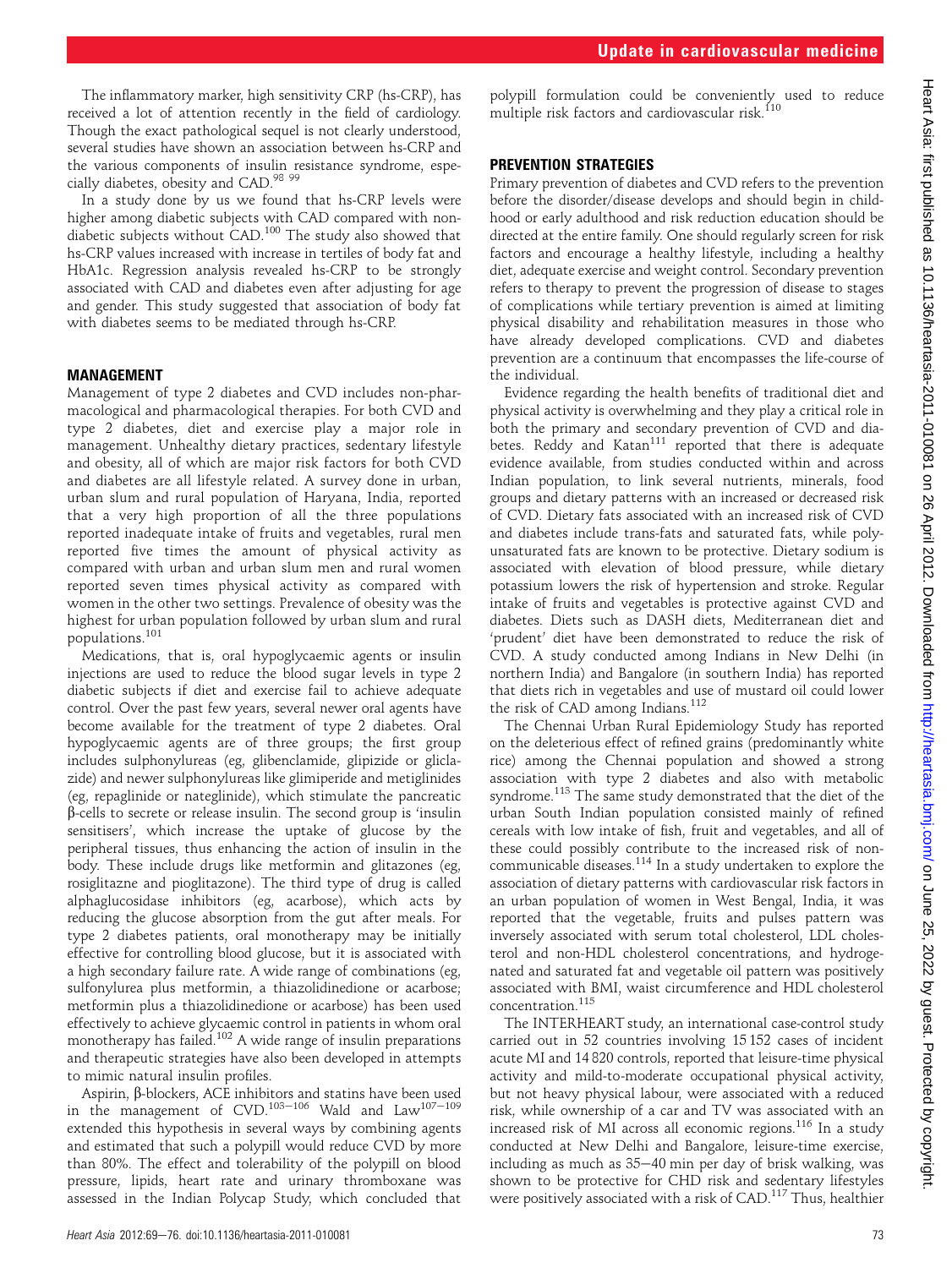### Update in cardiovascular medicine

dietary choices, along with increased physical activity, play a vital role in reducing the burden of diabetes/CVD epidemic in India.<sup>118</sup>

#### SUGGESTIONS ON FUTURE RESEARCH

In India, diabetes and CVD are growing health problems, and therefore the prevention and treatment of these diseases remain challenges for the future. Future research on diabetes and CVD should focus on searching for risk factors for CVD that may be more specific to diabetes, such as hypoglycaemia or medication related comorbidities. In addition, research should also focus on the common genetic variants, which might have stronger effects and hence have a potential role in diabetes and CVD risk prediction. Finally, primary prevention trials trying to prevent both diabetes and CVD are the urgent need of the hour!

Contributors RP conceived and drafted the article, AN helped in literature search and drafting the manuscript and VM critically revised the manuscript.

#### Competing interest None.

Provenance and peer review Not commissioned; externally peer reviewed.

#### REFERENCES

- International Diabetes Federation. Diabetes Atlas. 5th edn. Brussels, Belgium: International diabetes Federation, 2011. http://www.idf.org/new-idf-data-revealsdiabetes-epidemic-continues-escalate (accessed 11 Oct 2011).
- Anjana RM, Pradeepa R, Deepa M, et al; ICMR-INDIAB Collaborative Study Group. Prevalence of diabetes and prediabetes (impaired fasting glucose or/and impaired glucose tolerance) in rural and urban India: phase 1 results of the Indian Council of Medical Research-INdiaDIABetes (INDIAB) study. Diabetologia 2011;54:3022-7.
- 3. WHO. Factsheet. http://www.who.int/mediacentre/factsheets/fs312/en/ (accessed 12 Aug 2011).
- World Health Organization. Definition and Diagnosis of Diabetes Mellitus and Intermediate Hyperglycemia: Report of a WHO/IDF Consultation. Geneva: World Health Org., 2006.
- 5. **Day C.** Metabolic syndrome or what you will: definitions and epidemiology. *Diab* Vasc Dis Res 2007:4:32-8.
- 6. **Haffner SM,** Lehto S, Ronnemaa T, et al. Mortality from coronary heart disease in subjects with type 2 diabetes and in nondiabetic subjects with and without prior myocardial infarction. N Engl J Med 1998;339:229-34.
- 7. Laakso M, Lehto S. Epidemiology of macro vascular disease in diabetes. Diabetes  $R_{PV}$  1997; 5:294-315
- 8. Schramm TK, Gislason GH, Køber L, et al. Diabetes patients requiring glucoselowering therapy and non-diabetics with a prior myocardial infarction carry the same cardiovascular risk: a population study of 3.3 million people. Circulation 2008;117:1945-54.
- 9. **Miettinen H,** Lehto S, Salomaa V, et al. Impact of diabetes on mortality after the first myocardial infarction: the FINMONICA Myocardial Infarction Register Study Group. Diabetes Care 1998;21:69-75.
- 10. Laing SP, Swerdlow AJ, Slater SD, et al. Mortality from heart disease in a cohort of 23,000 patients with insulin-treated diabetes. *Diabetologia* 2003:46:760-5.
- 11. Kasuga M. Insulin resistance and pancreatic beta cell failure. J Clin Invest 2006:116:1756-60.
- 12. Libby P. Inflammation and cardiovascular disease mechanisms. Am J Clin Nutr 2006;83:456S-60S.
- 13. **Aronson D.** Hyperglycemia and the pathobiology of diabetic complications. Adv  $Cardiol$  2008: $45:1-16$ .
- 14. Hadi HA, Suwaidi JA. Endothelial dysfunction in diabetes mellitus. Vasc Health Risk Manag 2007;3:853-76.
- 15. **Andor M.** The role of inflammation in endothelial dysfunction and progression of atherosclerosis in metabolic syndrome.  $TMJ$  2005;55:30-4.
- 16. **Jarrett RJ.** Type 2 (non-insulin-dependent) diabetes mellitus and coronary heart disease-chicken, egg or neither? Diabetologia 1984;26:99-102.
- 17. Stern MP. Diabetes and cardiovascular disease. The "common soil" hypothesis. Diabetes 1995;44:369-74.
- 18. **Stolar MW,** Chilton RJ. Type 2 diabetes, cardiovascular risk, and the link to insulin resistance. Clin Ther 2003;25(Suppl B):B4-31.
- 19. Pradhan AD, Ridker PM. Do atherosclerosis and type 2 diabetes share a common inflammatory basis? Eur Heart  $J$  2002; 23:831-4.
- 20. **Krentz AJ.** Type 2 diabetes and atherosclerotic cardiovascular disease: do they share common antecedents? Br J Diabetes Vasc Dis 2002:2:37.
- 21. Calle MC, Fernandez ML. Inflammation and type 2 diabetes. Diabetes Metab. 2012 Jan 15. [Epub ahead of print].
- 22. **El-Mesallamy HO**, Hamdy NM, Salman TM, et al. Adiponectin and E-selectin concentrations in relation to inflammation in obese type 2 diabetic patients with coronary heart disease(s). Minerva Endocrinol 2011;36:163-70.
- 23. **Mohan V,** Deepa R, Pradeepa R, et al. Association of low adiponectin levels with the metabolic syndrome-the Chennai Urban Rural Epidemiology Study (CURES-4). Metabolism  $2005:54:476-81$
- 24. Shimada K, Miyazaki T, Daida H. Adiponectin and atherosclerotic disease. Clin  $Chim$  Acta 2004; 344: 1-12.
- 25. Kumada M, Kihara S, Sumitsuji S, et al; Osaka CAD Study Group: Coronary artery disease. Association of hypoadiponectinemia with coronary artery disease in men. Arterioscler Thromb Vasc Biol 2003:23:85-9.
- 26. Gokulakrishnan K, Indulekha K, Ganesan S, et al. Adiponectin and carotid intimal medial thickness in subjects with and without glucose intolerance (CURES-82). Diabetes Technol Ther 2010;12:109-15.
- 27. **Ridker PM.** Clinical application of C-reactive protein for cardiovascular disease detection and prevention. Circulation 2003;107:363-9.
- 28. Festa A, D'Agostino Jr R, Tracy RP, et al; Insulin Resistance Atherosclerosis Study. Elevated levels of acute-phase proteins and plasminogen activator inhibitor-1 predict the development of type 2 diabetes: The Insulin Resistance Atherosclerosis Study. Diabetes  $2002; 51:1131 - 7$ .
- 29. **Zimmet P,** Alberti KG, Shaw J. Global and societal implications of the diabetes epidemic. Nature 2001;414:782-7.
- 30. **Yusuf S,** Hawken S, Ounpuu S, et al; INTERHEART Study Investigators. Effect of potentially modifiable risk factors associated with myocardial infarction in 52 countries (the INTERHEART study): case-control study. Lancet 2004;  $364.937 - 52$
- 31. Mukhopadhyay B, Forouhi NG, Fisher BM, et al. A comparison of glycaemic and metabolic control over time among South Asian and European patients with Type 2 diabetes: results from follow-up in a routine diabetes clinic. Diabet Med  $2006;$ **23**:94-8.
- 32. **Mukhopadhyay B,** Sattar N, Fisher BM. Diabetes and cardiac disease in South Asians. Br J Diabetes Vasc Dis 2005;5:253-9.
- 33. **Joshi P,** Islam S, Pais P, et al. Risk factors for early myocardial infarction in South Asians compared with individuals in other countries. JAMA 2007:297:286-94.
- 34. Harding S, Rosato M, Teyhan A. Trends for coronary heart disease and stroke mortality among migrants in England and Wales, 1979-2003: slow declines notable for some groups. Heart 2008;94:463-70.
- 35. Enas EA, Senthilkumar A. Coronary artery disease in Asian Indians: an update and review [online]. Internet J Cardiol. 2001:1. (accessed 11 Oct 2011). http://www. ispub.com/ostia/index.php?xmlFilePath=journals/ijc/vol1n2/cadi.xml
- 36. McCarthy JJ. Gene by sex interaction in the etiology of coronary heart disease and the preceding metabolic syndrome. Nutr Metab Cardiovasc Dis 2007:17:153-61.
- 37. **Solimene MC.** Coronary heart disease in women: a challenge for the 21st century. Clinics (Sao Paulo)  $2010:65:99-106$ .
- 38. Wedisinghe L, Perera M. Diabetes and the menopause. Maturitas  $2009;63:200-3.$
- 39. Yeung EH, Pankow JS, Astor BC, et al. Increased risk of type 2 diabetes from a family history of coronary heart disease and type 2 diabetes. Diabetes Care  $2007:30:154 - 6$
- 40. Ginsberg HN. Insulin resistance and cardiovascular disease. J Clin Invest  $2000:106:453-8$
- 41. Rett K. The relation between insulin resistance and cardiovascular complications of the insulin resistance syndrome. Diabetes Obes Metab 1999;1(Suppl 1):  $S8 - 16$
- 42. Alexander CM, Landsman PB, Teutsch SM, et al; National Cholesterol Education Program (NCEP). NCEP-defined metabolic syndrome, diabetes, and prevalence of coronary heart disease among NHANES III participants age 50 years and older.  $Diabetes 2003;52:1210-14.$
- 43. Gupta R, Misra A, Vikram NK, et al. Younger age of escalation of cardiovascular risk factors in Asian Indian subjects. BMC Cardiovasc Disord 2009;9:28.
- 44. Haag M, Dippenaar NG. Dietary fats, fatty acids and insulin resistance: short review of a multifaceted connection. Med Sci Monit.2005;11:RA359-67.
- 45. Takeuchi T, Nakao M, Nomura K, et al. Association of metabolic syndrome with depression and anxiety in Japanese men. Diabetes Metab 2009;35:32-6.
- 46. **Umpierez GE.** How to manage type 2 diabetes in medical and surgical patients in the hospital. Cleve Clin J Med  $2011;78:379-84$ .
- 47. **Anon.** Tight blood pressure control and risk of macrovascular and microvascular complications in type 2 diabetes: UKPDS 38 UK Prospective Diabetes Study Group.  $RMI$  1998:317:703-13.
- 48. Brownlee M. The pathobiology of diabetic complications: a unifying mechanism. Diabetes 2005;54:1615-25
- 49. Lakka HM, Laaksonen DE, Lakka TA, et al. The metabolic syndrome and total and cardiovascular disease mortality in middle-aged men.  $JAMA$  2002;288:2709-16.
- 50. **Balkau B,** Bertrais S, Ducimetiere P, et al. Is there a glycaemic threshold for mortality risk? Diabetes Care 1999;22:696-9.
- 51. Lawes CM, Parag V, Bennett DA, et al. Asia Pacific Cohort Studies Collaboration. Blood glucose and risk of cardiovascular disease in the Asia Pacific Region. Diabetes Care 2004;27:2836-42.
- 52. Pais P, Pogue J, Gerstein H, et al. Risk factors for acute myocardial infarction in Indians: a case-control study. Lancet 1996;348:358-63.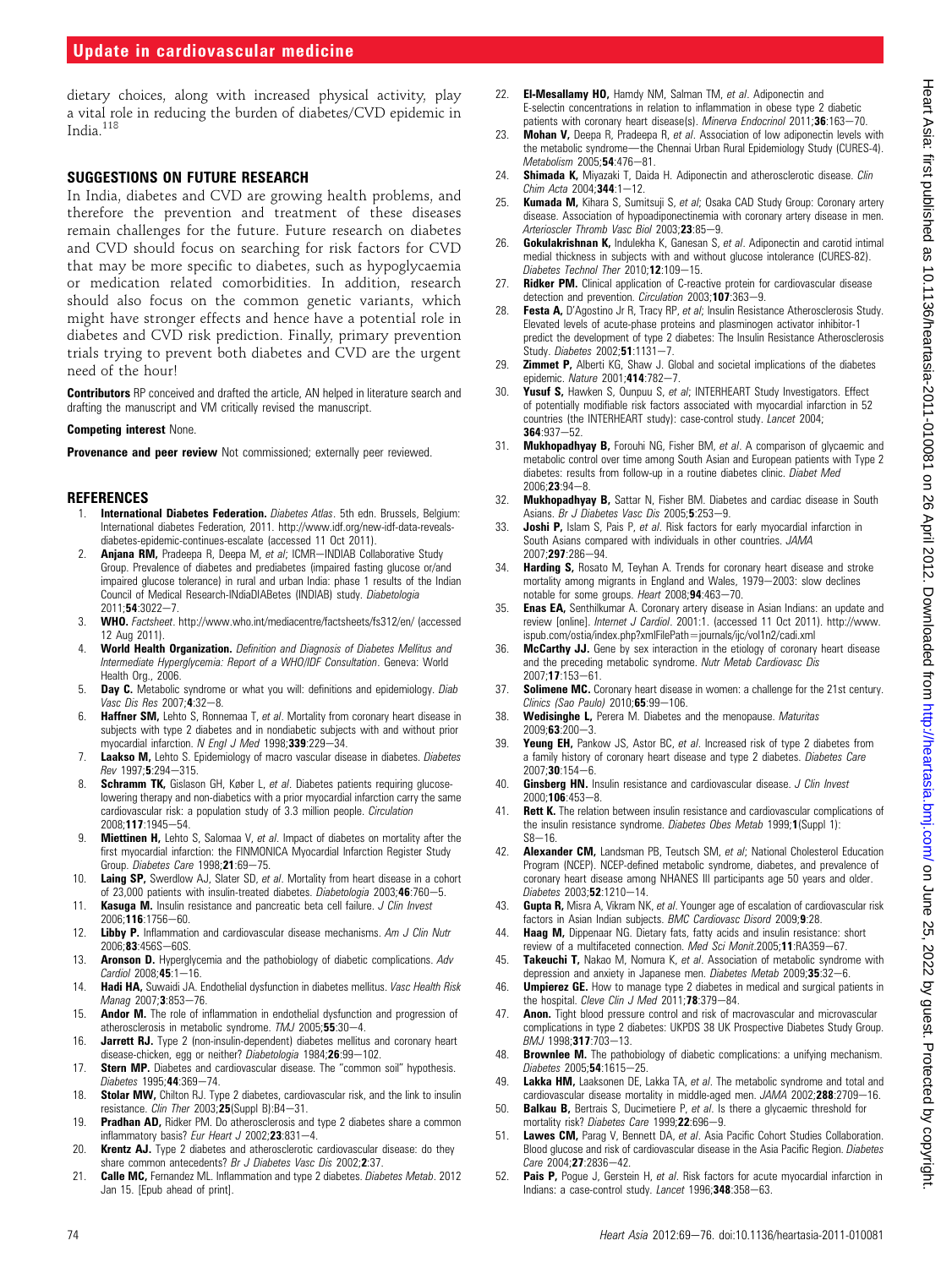- 53. Jesudason DR, Dunstan K, Leong D, et al. Macrovascular risk and diagnostic criteria for type 2 diabetes: implications for the use of FPG and  $HbA_{1c}$  for costeffective screening. Diabetes Care 2003;26:485-90.
- 54. Haffner SM. Impaired glucose tolerance, insulin resistance, and cardiovascular disease. Diabet Med  $1997;14$ (Suppl 3):S12-18.
- 55. Laakso M, Lehto S. Epidemiology of risk factors for cardiovascular disease in diabetes and impaired glucose tolerance. Atherosclerosis 1998;137:S65-73.
- 56. Jarrett RJ, McCartney P, Keen H. The Bedford Survey: ten year mortality rates in newly diagnosed diabetics, borderline diabetics, and normoglycaemic controls and risk indices for coronary heart disease in borderline diabetics. Diabetologia 1982:22:79-84.
- 57. Fuller JH, Shipley MJ, Rose G, et al. Mortality from coronary heart disease and stroke in relation to degree of glycaemia: the Whitehall study. Br Med J (Clin Res Ed) 1983:287:867-70.
- **Donahue RP**, Abbott RD, Reed DM, et al. Postchallenge glucose concentration and coronary heart disease in men of Japanese ancestry. Honolulu Heart Program. Diabetes 1987:36:689-92.
- 59. Mohan V, Deepa R, Shanthirani S, et al. Prevalence of coronary artery disease and its relationship to lipids in a selected population in South India: The Chennai Urban population Study (CUPS No. 5). J Am Coll Cardiol 2001; 38:682-7.
- 60. Deepa R, Arvind K, Mohan V. Diabetes and risk factors for coronary artery disease. Curr Sci 2002;83:1497-505.
- 61. Savage G, Ewing P, Kirkwood H, et al. Are undiagnosed IGT/IFG and type 2 diabetes common in heart disease and hypertension? Br J Diabetes Vasc Dis  $20036.414 - 16$
- 62. MacMahon S, Peto R, Cutler J, et al. Blood pressure, stroke, and coronary heart disease. Part 1, prolonged differences in blood pressure: prospective observational studies corrected for the regression dilution bias. Lancet 1990;335:765-74
- 63. Lindholm LH, Ibsen H, Dahlof B, et al. LIFE Study Group. Cardiovascular morbidity and mortality in patients with diabetes in the Losartan Intervention For Endpoint reduction in hypertension study (LIFE): a randomised trial against atenolol. Lancet 2002;359:1004-10.
- 64. Patel A, MacMahon S, Chalmers J. ADVANCE Collaborative Group. Effects of a fixed combination of perindopril and indapamide on macrovascular and microvascula outcomes in patients with type 2 diabetes mellitus (the ADVANCE trial): a randomized controlled trial. Lancet 2007;370:829-40.
- 65. Cushman WC, Evans GW, Byington RP; The ACCORD Study group. Effects of intensive blood-pressure control in type 2 diabetes mellitus. N Engl J Med 2010:362:1575-85.
- 66. **Zanchetti A,** Hansson L, Clement D, et al. Benefits and risks of more intensive blood pressure lowering in hypertensive patients of the HOT study with different risk profiles: does a J-shaped curve exist in smokers? J Hypertens 2003:21:797-804.
- 67. Syvanne M, Taskinen MR. Lipids and lipoproteins as coronary risk factors in noninsulin-dependent diabetes mellitus. Lancet 1997;350(Suppl 1):SI20-3.
- 68. Tan KC, Ai VH, Chow WS, et al. Influence of low-density lipoprotein (LDL) subfraction profile and LDL oxidation on endothelium-dependent and independent vasodilation in patients with type 2 diabetes. J Clin Endocrinol Metab 1999; 84:3212-16.
- 69. **Mohan V,** Deepa R, Velmurugan K, et al. Association of small dense LDL with coronary artery disease and diabetes in urban Asian Indians- The Chennai Rural Epidemiology Study (CURES 8). J Assoc Physicians India 2005;53;95-100.
- 70. Moreno PR, Fuster V. New aspects in the pathogenesis of diabetic atherothrombosis. J Am Coll Cardiol 2004; $44$ :2293-300.
- 71. Rajmohan L, Deepa R, Mohan A, et al. Association between Isolated hypercholesterolemia, isolated hypertriglycerideia and coronary artery disease in south Indian type 2 diabetic patients. Indian Heart J 2000;52:400-6.
- 72. Manninen V, Tenkanen L, Koskinen P, et al. Joint effects of serum triglyceride and LDL cholesterol and HDL cholesterol concentrations on coronary heart disease risk in the Helsinki Heart Study: implications for treatment. Circulation 1992;85:37-45.
- 73. Rajamani K, Colman PG, Li LP, et al; FIELD study investigators. Effect of fenofibrate on amputation events in people with type 2 diabetes mellitus (FIELD study): a pre specified analysis of a randomized controlled trial. *Lancet* 2009:373:1780-8.
- 74. Forouhi NG, Sattar N, McKeigue PM. Relation of C-reactive protein to body fat distribution and features of the metabolic syndrome in Europeans and South Asians. Int J Obes Relat Metab Disord 2001;25:1327-31.
- 75. Chan JM, Rimm EB, Colditz GA, et al. Obesity, fat distribution, and weight gain as risk factors for clinical diabetes in men. Diabetes Care 1994;17:961-9.
- 76. Mohan V, Shanthirani CS, Deepa R. Glucose intolerance (diabetes and IGT) in a selected south Indian population with special reference to family history, obesity and life style factors  $-$  The Chennai Urban Population Study (CUPS 14). J Assoc of Physicians India  $2003;51;771-7$ .
- 77. Monzillo LU, Hamdy O, Horton ES, et al. Effect of lifestyle modification on adipokine levels in obese subjects with insulin resistance. Obes Res 2003:11:1048-54.
- 78. **Esposito K,** Pontillo A, Di Palo C, et al. Effect of weight loss and lifestyle changes on vascular inflammatory markers in obese women: a randomized trial. JAMA 2003;289:1799-804.
- 79. **Pan XR**, Li GW, Hu YH, et al. Effects of diet and exercise in preventing NIDDM in people with impaired glucose tolerance.The DaQing IGT and Diabetes Study. Diabetes Care 1997;20:537-44.
- 80. The Diabetes Prevention Program. Design and methods for a clinical trial in the prevention of type 2 diabetes. Diabetes Care 1999:22:623-34.
- 81. Xu H, Barnes GT, Yang Q, et al. Chronic inflammation in fat plays a crucial role in the development of obesity-related insulin resistance. J Clin Invest 2003;112:1821-30.
- 82. **Bullo M,** Garcia-Lorda P, Megias I, et al. Systemic inflammation, adipose tissue tumor necrosis factor, and leptin expression. Obes Res 2003;11:525 $-31$ .
- 83. **Festa A.** Haffner SM. Inflammation and cardiovascular disease in patients with diabetes: lessons from the Diabetes Control and Complications Trial. Circulation 2005;111:2414-15.
- 84. **Lakier JB.** Smoking and cardiovascular disease. Am J Med 1992;93:8S-12S.<br>85. Will C. Bodenmann P. Ghali WA et al. Active smoking and the risk of
- Wili C, Bodenmann P, Ghali WA, et al. Active smoking and the risk of type 2 diabetes: a systematic review and meta-analysis. JAMA  $2007.298.2654 - 64$
- 86. Sargeant LA, Khaw KT, Bingham S, et al. Cigarette smoking and glycaemia: the EPIC-Norkfolk Study. European Prospective Investigation into Cancer. Int J Epidemiol  $2001;$ **30**:547-54.
- 87. Stevens RJ, Kothari V, Adler AI, et al; United Kingdom Prospective Diabetes Study (UKPDS) Group. The UKPDS risk engine: a model for the risk of coronary heart disease in Type II diabetes (UKPDS 56). Clin Sci (Lond) 2001;  $101:671 - 9$
- 88. **Fagard RH.** Smoking amplifies cardiovascular risk n patients with hypertension and diabetes. Diabetes Care 2009;32(Suppl 2):S429-31.
- 89. Risnes KR, Vatten LJ, Baker JL, et al. Birth weight and mortality in adulthood: a systematic review and meta-analysis. Int J Epidemiol 2011;40:647-61.
- 90. Whincup PH, Kaye SJ, Owen CG, et al. Birth weight and risk of type 2 diabetes: a systematic review.  $JAMA$  2008; $300:2886 - 97$ .
- 91. **Hales CN,** Barker DJ. Type-II (non-insulin-dependent) diabetes mellitus: the thrifty phenotype hypothesis. Diabetologia 1992;35:595-601.
- 92. Yajnik CS. The insulin resistance epidemic in India: fetal origins, later lifestyle, or both? Nutr Rev 2001;59:1-9.
- **Bhargava SK,** Sachdev HS, Fall CH, et al. Relation of serial changes in childhood body mass index to impaired glucose tolerance in young adulthood. N Engl J Med 2004:350:865-75.
- 94. Schneider DJ, Nordt TK, Sobel BE. Attenuated fibrinolysis and accelerated atherosclerosis in type II diabetic patients. Diabetes  $1993;42:1-7$ .
- 95. Thompson SG, Kienast J, Pyke SD, et al. Hemostatic factors and the risk of myocardial infarction or sudden death in patients with angina pectoris. European Concerted Action on Thrombosis and Disabilities Angina Pectoris Study Group. New Eng J Med 1995;332:635-41.
- 96. **Deepa R,** Velmurugan K, Saravanan G, et al. Relationship of tissue plasminogen activator, plasminogen activator inhibitor-1 and fibrinogen with coronary artery disease in South Indian male subjects. J Assoc Physicians India  $2002:50:901 - 6$
- 97. Jialal I, Devaraj S. Inflammation and atherosclerosis: the value of the highsensitivity C-reactive protein assay as a risk marker. Am J Clin Pathol 2001;116:  $S108 - 15$
- 98. **Festa A,** D'Agostino R Jr, Howard G, et al. Chronic subclinical inflammation as part of the insulin resistance syndrome: the Insulin Resistance Atherosclerosis Study (IRAS). Circulation 2000;102:42-7.
- 99. Nicaud V, Raoux S, Poirier O, et al. The TNF alpha/G-308A polymorphism influences insulin sensitivity in offspring of patients with coronary heart disease: the European Atherosclerosis Research Study II. Atherosclerosis 2002;  $161:317 - 25$
- 100. Mohan V, Deepa R, Velmurugan K, et al. Association of C-reactive protein with body fat, diabetes and coronary artery disease in Asian Indians the Chennai Urban Rural Epidemiology Study (CURES-6), Diabet Med 2005;22:863-70.
- 101. Yadav K, Krishnan A. Changing patterns of diet, physical activity and obesity among urban, rural and slum populations in north India. Obes Rev 2008;  $9:400 - 8$
- 102. **Sheehan MT.** Current therapeutic options in type 2 diabetes mellitus: a practical approach. Clin Med Res  $2003; 1:189-200$ .
- 103. **Antithrombotic Trialists' Collaboration.** Collaborative meta-analysis of randomised trials of antiplatelet therapy for prevention of death, myocardial infarction, and stroke in high risk patients.  $BMJ$  2002; 324:71-86.
- 104. Yusuf S, Peto R, Lewis J, et al. Beta blockade during and after myocardial infarction: an overview of the randomized trials. Prog Cardiovasc Dis 1985;27:335-71
- 105. Yusuf S, Sleight P, Pogue J, et al. Eff ects of an angiotensin-converting-enzyme inhibitor, ramipril, on cardiovascular events in high-risk patients. The Heart Outcomes Prevention Evaluation Study Investigators. N Engl J Med 2000;342:145-53.
- 106. Baigent C, Keech A, Kearney PM; Cholesterol Treatment Trialists' (CTT) Collaborators. Efficacy and safety of cholesterol-lowering treatment: prospective meta-analysis of data from 90 056 participants in 14 randomized trials of statins.  $Lancet 2005; 366:1267 - 78.$
- 107. Wald NJ, Law MR. A strategy to reduce cardiovascular disease by more than 80%. BMJ 2003;326:1419-24.